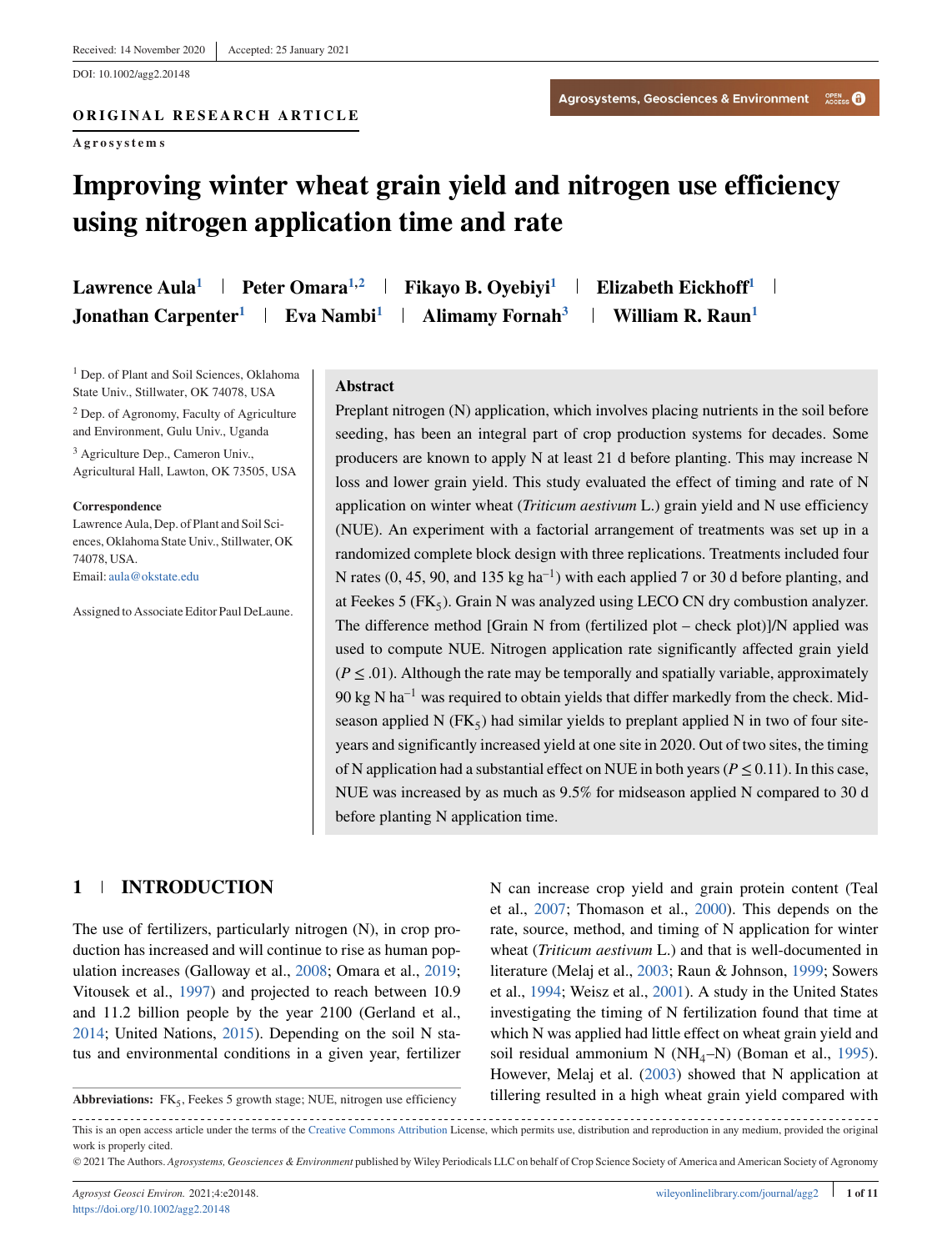N applied at seeding. Although application of N in the fall (September–December) or spring (March–May) may not produce a substantial yield difference, the grain protein content of winter wheat in which N is applied in spring tends to be higher than that of fall (Boman et al., [1995;](#page-8-0) Brown & Petrie, [2006;](#page-8-0) Fowler & Brydon, [1989\)](#page-9-0). This is because N applied mid-season or late-season (just before or immediately after flowering) is assimilated by the crops to increase grain N and protein content (Brown & Petrie, [2006;](#page-8-0) Woolfolk et al., [2002\)](#page-10-0).

Meanwhile, application of N, especially at a high rate, in the fall has been observed to result in lower N use efficiency (NUE) when compared with spring-applied N (Sowers et al., [1994\)](#page-10-0). Nitrogen use efficiency may be further improved by the split application in fall and spring. Mahler et al. [\(1994\)](#page-9-0) revealed the value of split application where they observed a better response to N when it was split-applied in the fall and spring with NUE reaching as high as 60% compared with a single fall (55%) or spring (53%) application.

A common time for N application among producers is preplant where all the recommended N, determined by laboratory soil testing, is applied before planting. This N is usually applied based on a preplant N rate common in each region (Thomason et al., [2000\)](#page-10-0) without recognizing the annual variability in yield potential and crop response to N (Raun et al., [2011\)](#page-9-0). In Oklahoma, 90 kg N ha<sup>-1</sup> is reported to be a common rate applied to winter wheat and this is likely to be applied at the same rate every year (Thomason et al., [2000\)](#page-10-0). This is based on the traditional understanding that crop needs for N remain the same every year (Yadav et al., [1997\)](#page-10-0). Dai et al. [\(2015\)](#page-9-0) found that continuous application of N at the same rate every year led to an annual increase in soil nitrate-N by as much as 18 kg ha<sup>−</sup>1, an indication of the need to make adjustments on the amount of N to apply in each cropping season. Split application of N where one portion is applied preplant and the other mid-season or at a later stage has also been reported in several research studies (Mahler et al., [1994;](#page-9-0) Randall & Sawyer, [2008;](#page-9-0) Sowers, Pan, et al., [1994\)](#page-10-0). Preplant N application has not only been attributed by some scholars to a period when producers have adequate time to undertake farm operations but also because field conditions are best for N application with reduced likelihood of soil compaction associated with more rainfall received in spring (Randall & Sawyer, [2008\)](#page-9-0). Most of the research studies that indicated the time for preplant N application either did so at planting (0 d) or within 15 d before planting of wheat seeds (Barbieri et al., [2008;](#page-8-0) López-Bellido et al., [2005;](#page-9-0) Melaj et al., [2003;](#page-9-0) Wuest & Cassman, [1992\)](#page-10-0). It is not uncommon to find research reporting preplant N timing as before planting (Brown & Petrie, [2006;](#page-8-0) Bushong et al., [2016\)](#page-8-0). This may obscure the ability to pinpoint exactly when N was applied before planting and make an accurate interpretation of yield or any other variables evaluated with N applied preplant at different timings. In some instances, producers apply N at least 21 d ahead of planting seeds (Riley et al., [2001\)](#page-9-0). This

#### **Core Ideas**

- Applying N at  $FK<sub>5</sub>$  led to similar yields with preplant N in two of four site-years and increased yield in one site-year.
- ∙ Midseason N application increased NUE by *>*7% relative to N applied 30 d before planting.
- Approximately 90 kg N ha<sup>-1</sup> was required to obtain yield that differed from the check.

may explain why some producers use nitrification inhibitors to slow down the rate of conversion of ammonium  $(NH_4^+)$ to nitrate  $(NO<sub>3</sub><sup>-</sup>)$  (Boswell et al., [1976;](#page-8-0) Slangen & Kerkhoff, [1984\)](#page-9-0). Although it is known that preplant N application may result in lower NUE and grain yield in comparison to midseason sensor-based fertilization (Raun et al., [2002\)](#page-9-0), the role of early preplant N on grain yield, and NUE of winter wheat has not been adequately addressed and documented. It may be possible that N applied preplant at different times may interact with the quantity of N applied to produce different yield and NUE responses. By evaluating different preplant N timings against in-season timing at various N rates, the decision about timing and rate of N application could be improved for producers who use low-tech N management approaches (Arnall & Mullen, [2011\)](#page-8-0). This is particularly important because the 33% global NUE for cereal grains is low (Raun & Johnson, [1999\)](#page-9-0). This study hypothesizes that timing N application 7 or 30 d before planting will lead to lower grain yield and NUE when compared to  $FK<sub>5</sub>$  application timing and that rate and timing of N application will interact to influence grain yield and NUE.

This work, therefore, aims to evaluate winter wheat grain yield and NUE responses to N applied 30 or 7 d prior to planting, and at Feekes 5 growth stage  $(FK_5)$ .

# **2 MATERIALS AND METHODS**

#### **2.1 Experimental site and design**

Two experiments were established, one at Efaw, Stillwater, OK (36˚08′12.46″ N, 97˚06′26.55″ W), and the second one at Lahoma, OK (36˚23′21.76" N, 98˚06′43.31″ W), in 2018 and 2019. The soil at Efaw is a Norge loam (fine-silty, mixed, thermic, Udic Paleustoll) whereas at Lahoma is a Grant silt loam (fine-silty, mixed, superactive, thermic, Udic Argiustoll). No-till and conventional tillage systems were used at Efaw and Lahoma, respectively. The experimental design was a randomized complete block design with 12 treatment combinations and 3 replications. A factorial arrangement of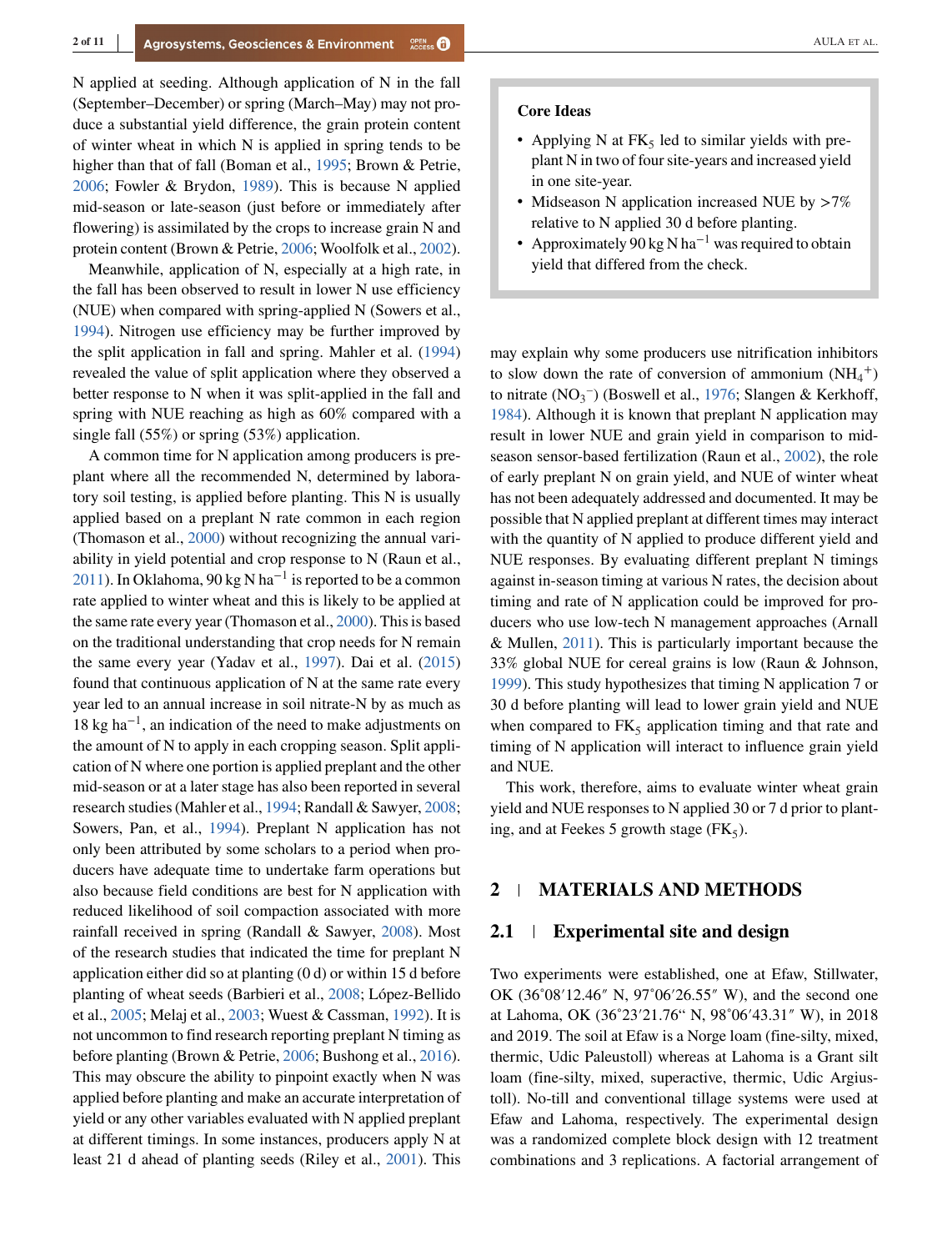| <b>Soil</b>         | <b>Site</b> |        |  |  |  |
|---------------------|-------------|--------|--|--|--|
| property            | <b>Efaw</b> | Lahoma |  |  |  |
| K                   | 155.0       | 227.4  |  |  |  |
| P                   | 24.0        | 10.0   |  |  |  |
| $NO3-$              | 11.7        | 6.8    |  |  |  |
| $NH_4$ <sup>+</sup> | 8.7         | 7.4    |  |  |  |
| pН                  | 6.0         | 6.1    |  |  |  |

*Note*. Apart from soil pH, which is unitless, all the units for soil chemical properties are in mg  $kg^{-1}$ .

treatments that included four N rates (0, 45, 90, and 135 kg ha<sup> $-1$ </sup>) and three N application timings (7 or 30 d before planting, and at Feekes 5 growth stage,  $FK<sub>5</sub>$ ) was used in this study. Feekes 5 is a winter wheat growth stage that occurs between 97 and 110 growing degree days (Dhillon et al., [2020\)](#page-9-0). Each experimental unit within the blocks measured 3.0 by 6.1 m and the blocks were separated from each other by an alley of 3 m.

# **2.2 Experimental management and data analysis**

Prior to preplant N application in each year, soil samples were collected at 0-to-15-cm soil depth and analyzed for  $NO<sub>3</sub><sup>-</sup>$ , NH4 <sup>+</sup>, P, K, and soil pH (Table 1). Soil pH was analyzed using a soil/water ratio of 1:1. Nitrate and  $NH_4^+$  were analyzed using a 1 M KCl extract and Lachat 8500 Series 2 Flow Injection Analyzer (Hach Company). Mehlich-3 was used to extract P and K followed by quantification using inductively coupled plasma mass spectrometry (ICP-MS).

Urea (46–0–0) was applied (broadcast) to the soil surface 7 or 30 d prior to planting and at  $FK<sub>5</sub>$ . The N applied in conventional tillage at Lahoma was incorporated immediately after application. However, urea N applied at  $FK<sub>5</sub>$  was not incorporated to avoid interfering with the root growth for wheat plants. The dates for planting of wheat and application of N are presented in Table [2.](#page-3-0) It is worth noting that the N application time of 7 or 30 d before planting (Table [2\)](#page-3-0) were not very exact because of precipitation events that occurred prior to the intended application date, making it not suitable to apply fertilizer. In other cases, N was placed before the intended application date because of the anticipated precipitation on the target application date. In all cases, we made sure that N was applied within 3 d  $(\pm 3$  d) of the intended application time. Phosphorus was also applied at 19.6 kg P ha<sup>-1</sup> in all the experimental units to avert P deficiency. Winter wheat was planted and managed under dryland conditions without supplemental irrigation. Weeds were managed using preemergence herbicide (glyphosate,

N-(phosphonomethyl) glycine) and postemergence herbicides (Olympus with Propoxycarbazone-sodium—methyl 2-[[[(4, 5-dihydro-4-methyl-5-oxo-3-propoxy-l//-l,2,4-triazol-l-yl)car bonyl]amino]sulfonyl]benzoate—and Mesosulfuron-Met hyl—Methyl 2-[[[[(4,6-dimethoxy-2-pyrimidinyl)amino] carbonyl]amino]sulfonyl]-4-[[(methylsulfonyl)amino]methyl] benzoate—as active ingredients; Axiom with Flufenacet—N- (4-fluorophenyl)-N-(1-methylethyl)-2-[[5-(trifluoromethyl)- 1,3,4-thiadiazol-2-yl]oxy]acetamide—and Metribuzin—4 amino-6-(1,1-dimethylethyl)-3-(methylthio)-1,2,4-triazin-5,(4*H*)-one—as active ingredients).

Winter wheat grain was harvested using a self-propelled combine and yield recorded from the onboard computer yield monitor (Teal et al., [2007\)](#page-10-0). Grain weight was adjusted to 12.5% moisture content. Wheat grain samples were dried in a forced-air oven at 66 ˚C for 48 h and ground using a Wiley mill (Arthur H. Thomas Co.) to pass through a 140-mesh sieve  $(100 μm)$ .

Subsamples of ground samples were placed in glass bottles equipped with four stainless steel metallic rods and assembled in polyvinyl chloride pipes that were then placed on an automatic roller for 24 h to deliver a homogenous sample and sample fineness. A total of 200 mg of the finely ground sample for each treatment was analyzed for grain N concentration (%) using an automated LECO CN 628 and LECO CN 828 dry combustion analyzer (LECO Corporation) for 2019 and 2020 grain harvest, respectively. Grain N concentration was then multiplied by grain yield to obtain grain N uptake (kg ha<sup>-1</sup>). Nitrogen use efficiency was computed using the difference method as defined in the following equation:

$$
NUE (\%) = \frac{Grain N from (Fertilized plots - Unfertilized plots)}{N applied} \times 100
$$

The data obtained were analyzed using R statistical package (R Core Team). Analysis of variance was used to evaluate the effect of timing and rate of N application on grain yield, and NUE. Data visualization was achieved using ggplot2 within the tidyverse package (Wickham et al., [2019\)](#page-10-0).

Tables were generated using flextable (Gohel, [2020a\)](#page-9-0) and officer (Gohel, [2020b\)](#page-9-0) packages. Using the agricolae package, treatment means were generated and separated by LSD at the .05 and .12 probability level for grain yield and NUE, respectively (de Mendiburu, [2020\)](#page-9-0). The *p* values were adjusted using Bonferroni. A .12 probability level was selected for NUE because it appears that detecting a significant NUE difference among treatments is difficult at the commonly used .05 or lower probability level. However, this may need also to be explored by other scholars. Standard errors are shown in all the figures to indicate the precision of mean estimates. Single degree of freedom contrasts were also performed using gmodels package (Warnes et al., [2018\)](#page-10-0) to evaluate yield differences among specific treatment levels.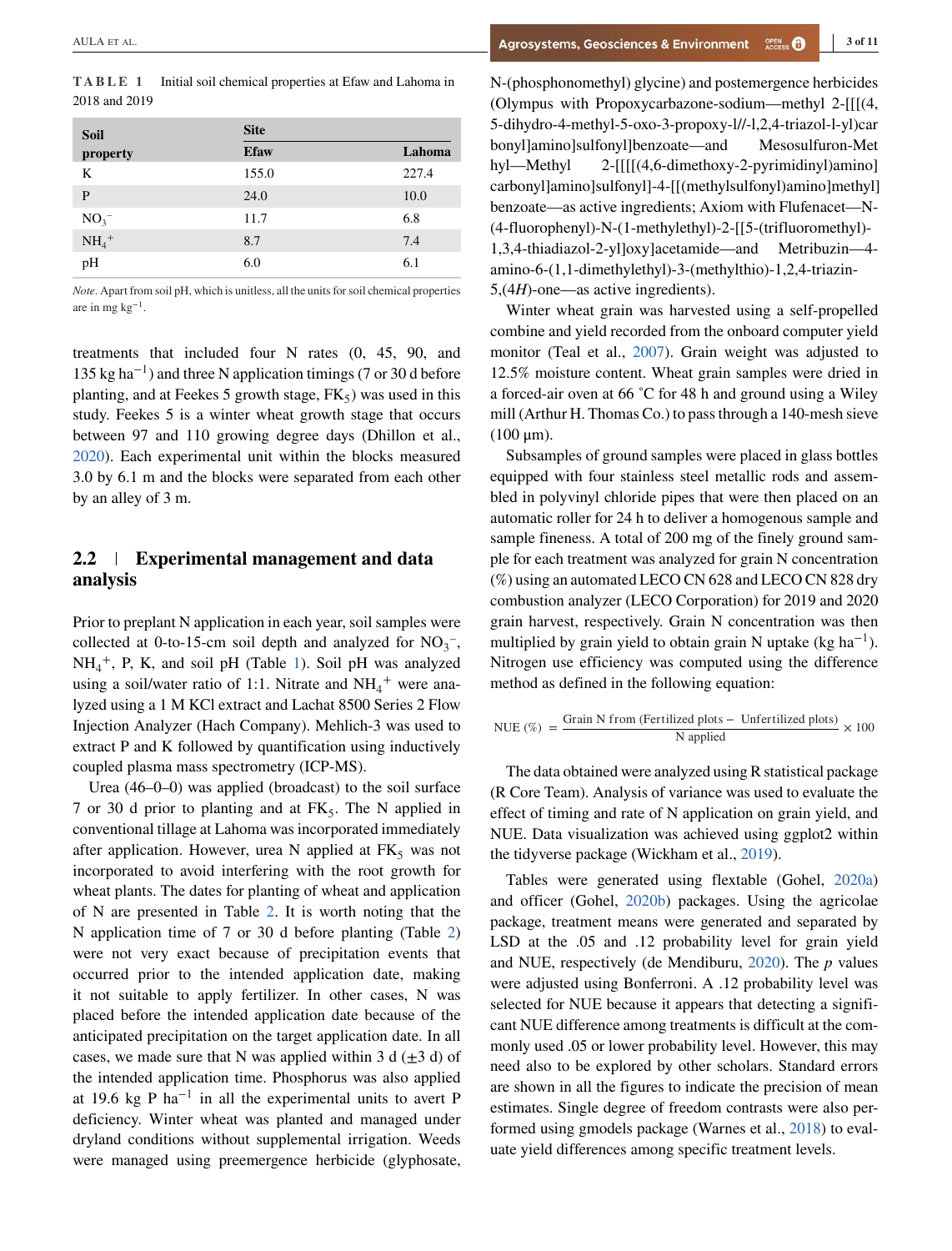<span id="page-3-0"></span>**TABLE 2** Winter wheat planting and N application dates, and methods of N application at Efaw and Lahoma, OK

|                 |                | Date          |          |                   | <b>Method</b><br><b>Days</b> <sup>a</sup> |           |      |        |
|-----------------|----------------|---------------|----------|-------------------|-------------------------------------------|-----------|------|--------|
|                 |                | N application |          | <b>Planting</b>   |                                           |           |      |        |
| <b>Location</b> | <b>Tillage</b> | 2018          | 2019     | 2018              | 2019                                      |           | 2018 | 2019   |
| Efaw            | No-till        | 13 Sept.      | 12 Sept. | 12 Oct.           | 10 Oct.                                   | Preplant  | 29   | 28     |
| Efaw            | No-till        | 4 Oct.        | $2$ Oct. | $\qquad \qquad -$ | —                                         | Preplant  | 8    | 8      |
| Efaw            | No-till        | 22Mar.        | 21 Feb.  | -                 | -                                         | Top dress | 190  | 135    |
| Lahoma          | <b>CT</b>      | 14 Sept.      | 6 Sept.  | 15 Oct.           | 4 Oct.                                    | Preplant  | 32   | 28     |
| Lahoma          | CT             | $5$ Oct.      | 27 Sept. | -                 | -                                         | Preplant  | 10   | $\tau$ |
| Lahoma          | CT             | 22 Mar.       | 21 Feb.  | -                 | $\overline{\phantom{m}}$                  | Top dress | 189  | 141    |

<sup>a</sup>Indicates the number of days urea was applied before or after planting and should be considered together with the column delineating method.

**TABLE 3** Analysis of variance showing the effect of timing and rate of N application on winter wheat grain yield in 2019 and 2020

| <b>Sources of</b><br>variation | df     | Mean square error |       |             |      | <i>p</i> value |      |             |        |
|--------------------------------|--------|-------------------|-------|-------------|------|----------------|------|-------------|--------|
|                                | Lahoma |                   |       | <b>Efaw</b> |      | Lahoma         |      | <b>Efaw</b> |        |
|                                |        | 2019              | 2020  | 2019        | 2020 | 2019           | 2020 | 2019        | 2020   |
| Grain yield                    |        |                   |       |             |      |                |      |             |        |
| N rate                         | 3      | 2.32              | 3.58  | 4.37        | 0.96 | < .001         | .006 | < .001      | < .001 |
| Time                           | 2      | 1.45              | 0.58  | 0.06        | 1.3  | < .001         | .422 | .335        | < .001 |
| N rate $\times$ Time 6         |        | 0.08              | 1.47  | 0.15        | 0.18 | .547           | .075 | .027        | .159   |
| <b>NUE</b>                     |        |                   |       |             |      |                |      |             |        |
| N rate                         | 2      | 48                | 18.9  | 41.6        | 56.7 | .393           | .704 | .529        | .546   |
| Time                           | 2      | 123.7             | 169.4 | 89          | 68.8 | .109           | .08  | .271        | .484   |
| N rate $\times$ Time 4         |        | 27.3              | 63.9  | 33.4        | 86.6 | .692           | .357 | .714        | .458   |

#### **3 RESULTS AND DISCUSSION**

### **3.1 Grain yield**

The interaction between timing and rate of N application did not influence winter wheat grain yield in three of four siteyears ( $P \ge 0.08$ ; Table 3). The only site-year where the interaction between the two factors had a substantial effect was at Efaw in 2019 ( $P = .03$ ; Table 3). Because of the lack of interaction among the two factors in three site-years, the main effects of rate and timing of N application were evaluated. The rate of N application had a significant effect on winter wheat grain yield at Efaw in 2020 and Lahoma in 2019 and 2020 ( $P < .01$ ; Table 3). Grain yield increased as the rate of N application was increased from 0 to 135 kg ha<sup>-1</sup> (Figure [1\)](#page-4-0). At Efaw (2020), the grain yield in the unfertilized check plot was 3.1 Mg ha<sup> $-1$ </sup> whereas at Lahoma, the control treatments yielded 1.8 and 2.1 Mg ha<sup>-1</sup> in 2019 and 2020, respectively (Figure [1](#page-4-0) and [2\)](#page-4-0). Apart from Lahoma (2020), grain yield in these check plots was at least 15% lower (significant) than the grain yield obtained with the application of 90 kg N ha−<sup>1</sup> (Figure [1](#page-4-0) and [2\)](#page-4-0). The effect of applying N

at Lahoma in 2019 was even detected at a much lower rate of 45 kg ha<sup> $-1$ </sup> where grain yield exceeded that of the unfertilized check plot by 31.5% (Figure [2\)](#page-4-0). This is potentially a case where soil N supplying capacity via mineralization was low, thus, allowing crops to respond to lower N rates. The fact that this phenomenon did not occur at both Efaw and Lahoma in 2020 is an illustration of the need for soil testing prior to planting as crop demand for N is highly variable in both temporal and spatial dimensions. However, N application at 45 and 90 kg ha<sup> $-1$ </sup> resulted in similar grain yields in all the three site-years without interaction between timing and rate of N application (Figure [1](#page-4-0) and [2\)](#page-4-0). This was also the case for the contrast between 90 and 135 kg N ha<sup>-1</sup> with the exception of Lahoma in 2019, where the single degree of freedom contrast showed that applying 135 kg N ha<sup>-1</sup> led to 15.6% more grain yield than 2.4 Mg ha<sup>-1</sup> achieved by applying 90 kg N ha<sup>-1</sup> (Table [4;](#page-4-0) Figure [2\)](#page-4-0). Nitrogen application at 135 kg ha<sup>-1</sup> resulted in grain yield that differed from yield attained with 45 kg ha−<sup>1</sup> application rate at Lahoma in both years. Since there was no yield difference between 45 and 90 kg ha<sup>-1</sup>, it is likely that 45 kg N ha<sup> $-1$ </sup> will produce a substantially lower yield relative to a rate that exceeds 90 kg ha<sup> $-1$ </sup>. It is, however, important to remember that 90 kg N ha<sup>-1</sup> is likely to give a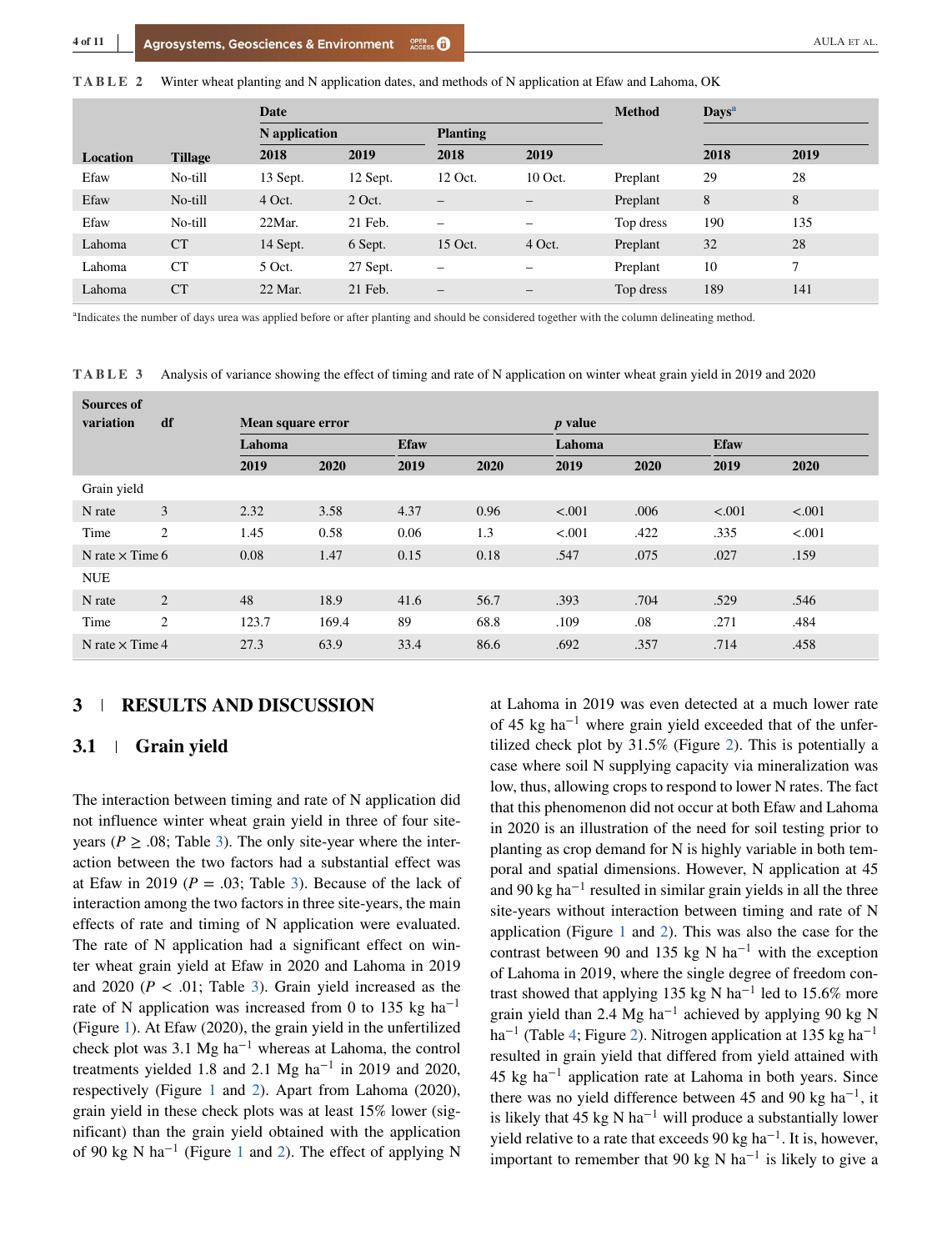<span id="page-4-0"></span>**TABLE 4** Single degree of freedom contrasts evaluating grain yield differences at specific treatment levels

| <b>Contrasts</b>                   | t value |         |             |         | <i>p</i> value |      |             |      |  |
|------------------------------------|---------|---------|-------------|---------|----------------|------|-------------|------|--|
|                                    | Lahoma  |         | <b>Efaw</b> |         | Lahoma         |      | <b>Efaw</b> |      |  |
|                                    | 2019    | 2020    | 2019        | 2020    | 2019           | 2020 | 2019        | 2020 |  |
| Yield                              |         |         |             |         |                |      |             |      |  |
| $N$ rate <sup><math>a</math></sup> |         |         |             |         |                |      |             |      |  |
| 45 vs 90                           | $-1.20$ | $-2.01$ | $-5.64$     | $-0.46$ | .23            | .05  | < 01        | .64  |  |
| 45 vs 135                          | $-3.30$ | $-3.05$ | $-7.79$     | $-1.83$ | < 01           | < 01 | < 01        | .08  |  |
| 90 vs 135                          | $-2.09$ | $-1.04$ | $-2.14$     | $-1.37$ | .04            | .30  | .04         | .18  |  |
| Time <sup>b</sup>                  |         |         |             |         |                |      |             |      |  |
| 30 vs 7                            | 0.09    | $-0.64$ | $-0.11$     | 0.32    | .92            | .53  | .91         | .75  |  |
| 30 vs $FK_5$                       | 2.79    | $-1.02$ | $-0.48$     | $-2.65$ | .01            | .31  | .64         | .01  |  |
| $7 \text{ vs } \text{FK}_5$        | 2.70    | $-0.38$ | $-0.36$     | $-2.97$ | .01            | .70  | .72         | < 01 |  |

<sup>a</sup>Nitrogen rates are in kg ha<sup>-1</sup>.

<sup>b</sup>Nitrogen was applied 30 or 7 d before planting, and at  $FK_5$  growth stage.





**FIGURE 1** Effect of rate of N application on winter wheat grain yield at the Efaw experimental site in 2020. The error bar indicates the standard error. Similar letters on top of bars indicate no significant grain yield differences among N levels

**FIGURE 2** Effect of rate of N application on winter wheat grain yield at the Lahoma experimental site in 2019 and 2020. The error bar indicates the standard error. Similar letters on top of bars for each year indicate no significant grain yield differences among N levels

substantial yield advantage over wheat production without N fertilization in Oklahoma (Figure 1 and 2). Crops responded to inorganic fertilizer N possibly because of low soil mineralization potential that supplied inadequate N to meet crop demand. There is likely to be less demand for fertilizer N in an environment with high mineralization potential and plantavailable water (Schulz et al., [2015\)](#page-9-0). Crops growing in such an environment may be able to compensate for any early sea-

son N deficiency during the course of the growing season. Nitrogen application at the right rate leads to elevated yields by increasing the number of spikes and the number of kernels per spike (Abedi et al., [2011;](#page-8-0) Si et al., [2020\)](#page-9-0). The yield improvement may take on a quadratic pattern as N rates are increased (Russenes et al., [2019;](#page-9-0) Si et al., [2020;](#page-9-0) Woodard & Bly, [1998;](#page-10-0) Yang et al., [2017\)](#page-10-0), meaning that grain yield begins to decrease as applied N reaches a certain level.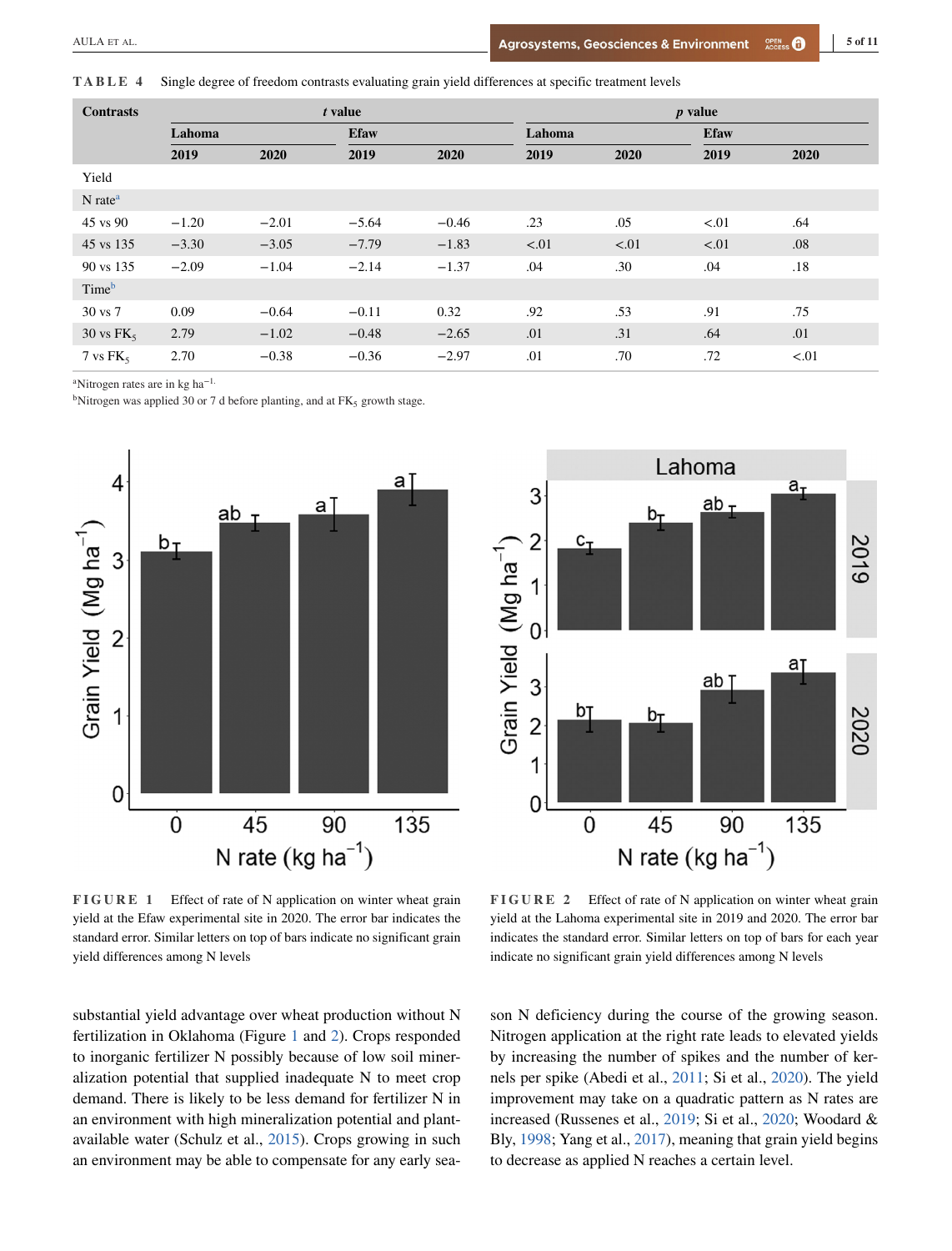<span id="page-5-0"></span>

**FIGURE 3** Interaction effect of timing and rate of N application on wheat grain yield at Efaw in 2019. Error bars indicate standard error. 30, N applied 30 d before planting; 7, N applied 7 d before planting; F5, N applied at Feekes 5 growth stage

The significant grain yield difference due to the interaction between timing and rate of N application at Efaw (2019) (Table [3\)](#page-3-0) suggests that the effect of timing of N application on winter wheat grain yield depended on the rate of N applied. Alternatively, the effect of N rate on winter wheat grain yield was also a function of the time at which N was applied. The interaction plot showed that increasing the N rate and applying it at  $FK_5$  resulted in the largest grain yield (Figure 3). Furthermore, application of N earlier than the planting date favored grain yield only when N rates were low. The highest grain yield (4.2 Mg ha<sup>-1</sup>) was obtained with 135 kg N ha<sup>-1</sup> applied at  $FK<sub>5</sub>$  (Figure 3). Compared with the production of winter wheat without N fertilization, this timing and rate of N application resulted in an 83.6% higher grain yield.

In addition, application of 135 kg N ha<sup>-1</sup> at FK<sub>5</sub> had a significantly larger grain yield when compared with the grain yield obtained with 90 kg N ha<sup>-1</sup> applied 30 d before planting. This timing and rate of N application produced a 20.7% grain yield difference (Figure 3). Although the N application rate of 135 kg ha<sup>-1</sup> was lower than the optimum rate when evaluated using a second-degree polynomial, it was apparently close to a rate required to achieve the peak yield. When this N was applied at  $FK<sub>5</sub>$ , grain yield was likely high because it is the stage at which crop N uptake is high due to accumulation, partitioning, and remobilization of dry matter and N to leaves, stems, grain, and other organs (Zheng et al., [2020\)](#page-10-0). However, when N rate is low, N application at  $FK_5$  is unlikely to result in the highest yield as crops will prioritize the accumulation of grain N over starch (Gaju et al., [2014;](#page-9-0) Walsh & Walsh, [2020\)](#page-10-0). The interaction between timing and



**FIGURE 4** Effect of timing of N application on winter wheat grain yield at the Lahoma experimental sites in 2019 and 2020. The error bar indicates the standard error. Similar letters on top of bars for each site-year indicate no significant grain yield differences among treatment levels

rate of N application has also been found to have a significant effect on winter wheat grain yield (Woodard & Bly, [1998;](#page-10-0) Zebarth & Sheard, [1992\)](#page-10-0). Abedi et al. [\(2011\)](#page-8-0) reported that the interaction between timing and rate of N application led to increased yields at higher N rates. However, their work also showed that in some cases grain yield began to decline as the rate of application exceeded 240 kg N ha<sup> $-1$ </sup>. This is because N influences wheat grain yield in a quadratic pattern as excess N may become toxic to crops (Si et al., [2020\)](#page-9-0). This result at Efaw suggests that determining an appropriate N rate and time for N application could improve grain yield for winter wheat.

The timing of N application had a significant effect on winter wheat grain yield at Lahoma and Efaw in 2019 and 2020, respectively  $(P < .01$ ; Table [3\)](#page-3-0). Meanwhile, there was no effect of timing of N application on grain yield at Lahoma in 2020 ( $P = .42$ ). Results showed that applying N 30 and 7 d before planting resulted in similar grain yields with an average of 2.7 and 3.3 Mg ha−<sup>1</sup> at Lahoma and Efaw, respectively (Figure 4 and [5;](#page-6-0) Table [4\)](#page-4-0). This suggests that a producer is likely to attain similar grain yield levels regardless of the preplant timing selected for N application (30 or 7 d before planting).

However, in both cases, grain yield for N applied 30 or 7 d prior to planting was markedly different from N applied at  $FK<sub>5</sub>$  ( $P = 0.01$ ; Table [4\)](#page-4-0). At Lahoma (2019), N application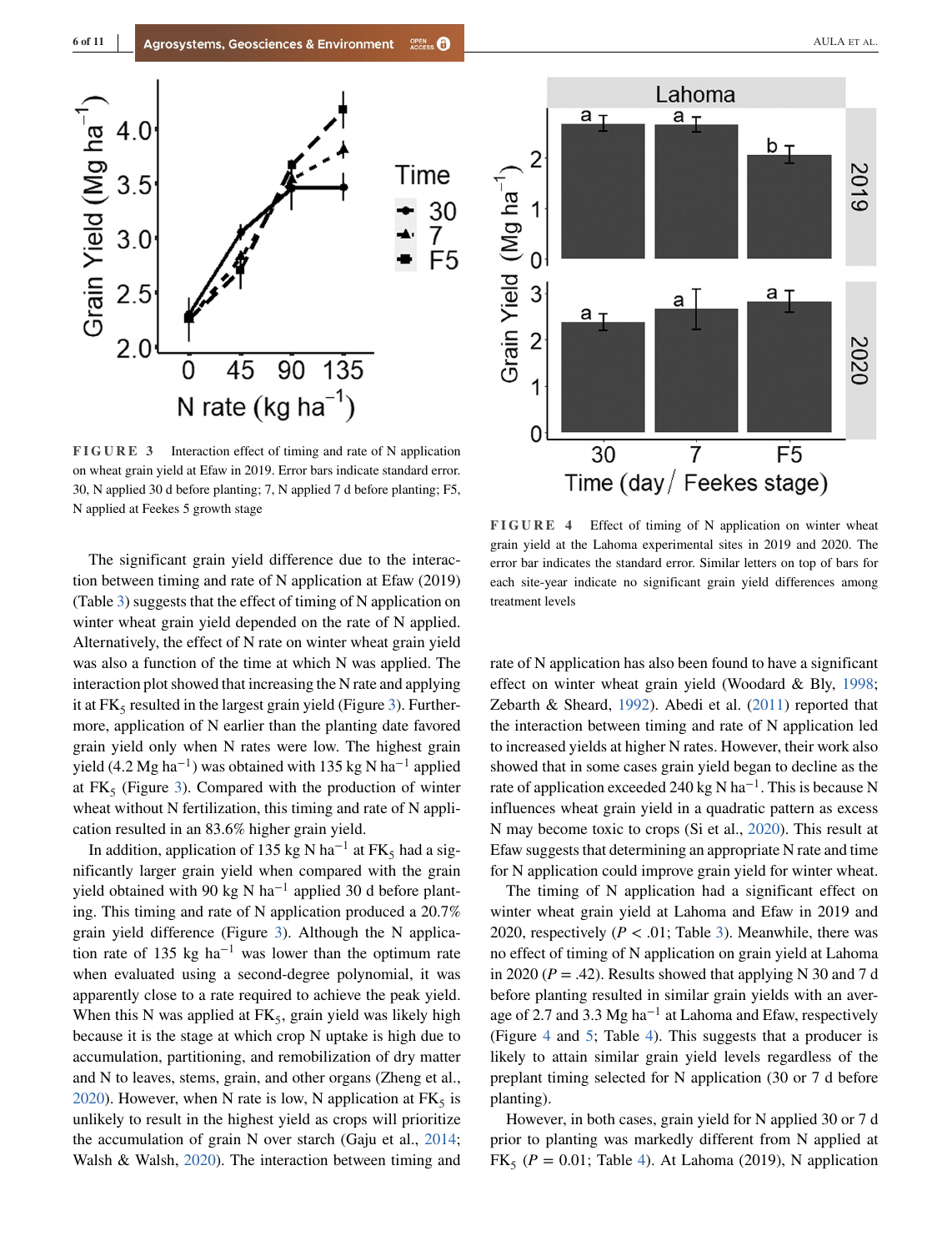<span id="page-6-0"></span>

**FIGURE 5** Effect of timing of N application on winter wheat grain yield at Efaw in 2020. The error bar indicates the standard error. Similar letters on top of bars indicate no significant grain yield differences among treatment levels

prior to planting had on average 2.7 Mg ha−<sup>1</sup> grain yield and that was 29.2% more than yield realized with fertilization at  $FK<sub>5</sub>$  (Figure [4\)](#page-5-0). This result is possibly because of volatilization that might have occurred at this site because fertilization was soon followed by heavy rain and a week without precipitation. By applying all the N at  $FK_5$ , it also potentially affected the proper establishment of yield components. Head density and number of tillers may be reduced by early season N deficiency particularly when mineralization is low in a given year. In other words, crops that receive early season N are better able to establish more tillers and high leaf area index that allow them to transpire and assimilate more organic materials (Johnston & Fowler, [1992\)](#page-9-0). This likely reduces competition among tillers, thus minimizing the death of some tillers associated with inadequate soil N supply early in the season (Efretuei et al., [2016\)](#page-9-0). This could be the reason why Raun et al. [\(2002\)](#page-9-0) suggested that winter wheat grain yield potential is maximized with the application of some N preplant. It should, however, be noted that wheat crops that did not receive preplant N may be able to compensate for early season N deficiency by increasing the number of seeds per head and tillers upon N application in-season (Brown et al., [2005\)](#page-8-0).

Conversely, N application (at Efaw in 2020) at  $FK<sub>5</sub>$  led to 17.1% more grain yield relative to preplant N application timings that had an average grain yield of 3.3 Mg ha<sup>-1</sup> (Figure 5). This result could be because of the increased likeli-

hood for the loss of N applied before planting via leaching and or denitrification (Beaudoin et al., [2005;](#page-8-0) Delgado, [2002;](#page-9-0) Sogbedji et al., [2001\)](#page-10-0). These coupled with plant N loss that occurs in winter wheat during midseason can lead to a significant loss of a portion of preplant N (Kanampiu et al., [1997\)](#page-9-0). This finding corresponded with results reported by Vaughan et al. [\(1990\)](#page-10-0) that for fall-applied N to achieve the same yield level as spring-applied N, 20% more N applied in spring has to be added to the fall-applied N. This indicates that applying N after planting may result in more grain yield than N applied preplant. In comparison to preplant N application, Boyer et al. [\(2012\)](#page-8-0) showed that an additional 100 kg of wheat grain yield could be generated by applying 90 kg N ha<sup>-1</sup> in-season. Besides, N placement in-season coincides with a period when uptake of plant nutrients is at its peak as plants synthesize organic compounds and derive energy for growth and development.

For Lahoma in 2020, grain yields were similar across the different N application timings with an average yield of 2.6 Mg ha−<sup>1</sup> (Table [4;](#page-4-0) Figure [4\)](#page-5-0). This similarity in grain yield could be because the soil was able to supply much of the N needed by crops via mineralization (Efretuei et al., [2016\)](#page-9-0). This possibility makes it unlikely for crops to respond to added fertilizer N. The second possible explanation for this lies with N loss or uptake taking place at a similar rate across the three different timings of N application. Crops subjected to similar amounts of N at the time of peak demand, regardless of the time at which N was applied, may achieve similar grain yield levels. Some past studies have shown that N timing does not affect grain yield. For instance, Schulz et al. [\(2015\)](#page-9-0) reported that a single N application in-season and split application at various stages did result in any yield differences and that split N applied late in the season may not be adequately utilized by crops due to moisture shortage. This could be because of the uniform soil moisture during the course of the growing season that leads to similar biomass (Cousins et al., [2020\)](#page-9-0). This suggests that N applied preplant or in-season are subjected to similar quantities of soil moisture that may affect N uptake or loss in a uniform manner. At the 2020 site, rainfall received was fairly consistent throughout the growing season and the slope over time was near zero (Figure [6\)](#page-7-0). This could have led to similar losses of N for the different N application timings leading to similar grain yields. Similar to the observation at Lahoma in 2020, Boman et al. [\(1995\)](#page-8-0) detected no dramatic yield differences between N applied preplant and after planting. They, however, stated that N applied in-season could lead to plant tissue damage and suggested that the appropriate time to apply N is in early January (late  $FK<sub>3</sub>$ ). Furthermore, early season deficiency may occur if N application is delayed until midseason and this needs to be corrected if yield potential for any growing environment is to be realized (Fowler & Brydon, [1989\)](#page-9-0).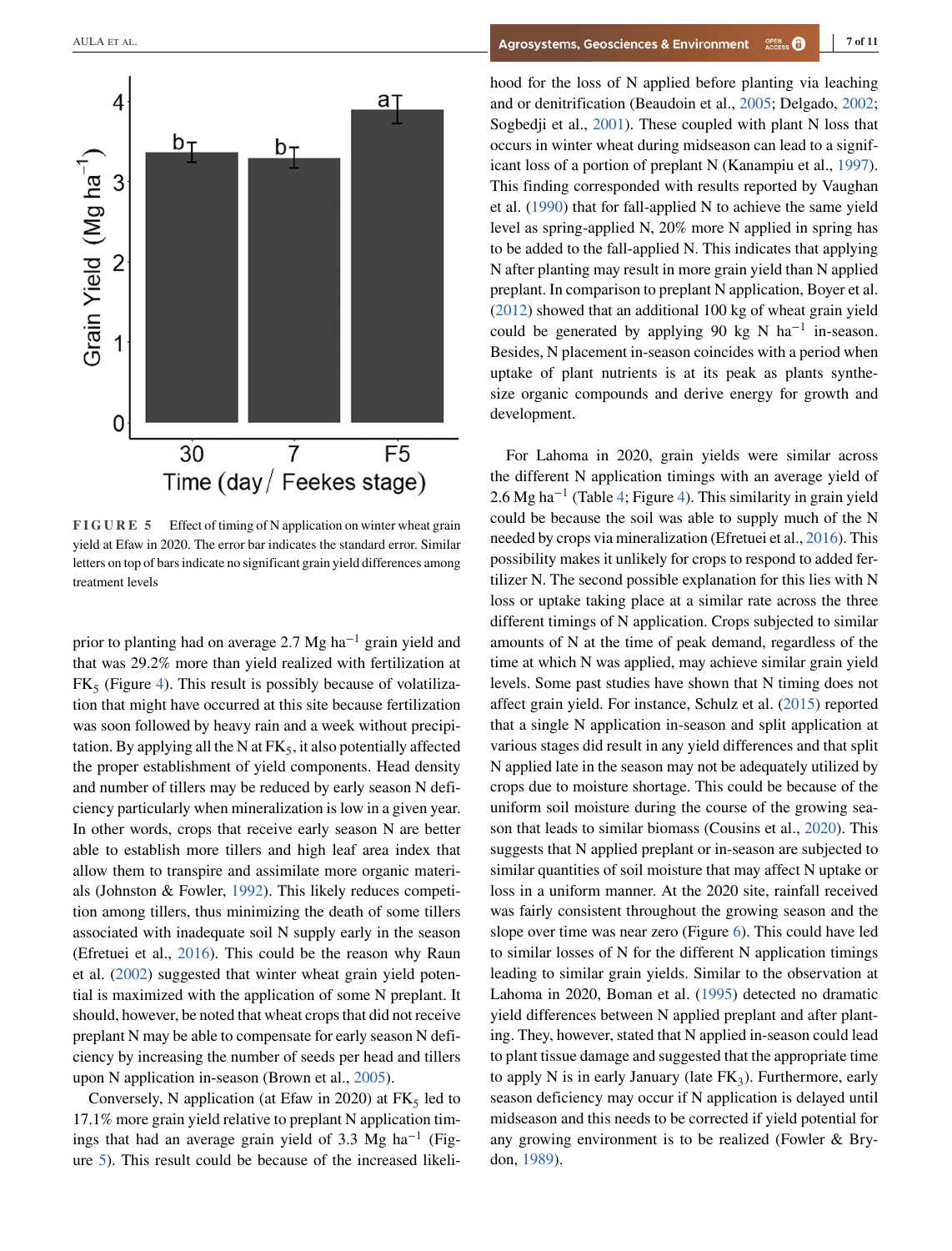<span id="page-7-0"></span>

**FIGURE 6** Average total rainfall for two winter wheat growing seasons commencing in September of one year and ending in June of the following year at Efaw and Lahoma

### **3.2 Nitrogen use efficiency**

Nitrogen use efficiency was not affected by the interaction between timing and rate of N application in all the four siteyears ( $P \geq 0.36$ ; Table [3\)](#page-3-0). There was also no effect of N rate on NUE for grain winter wheat ( $P \ge 0.39$ ; Table [3\)](#page-3-0). Nitrogen use efficiency across the different application rates had a mean of 20.2 and 21.1% at Efaw and Lahoma, respectively. This could be because much of the applied N went into improving



**FIGURE 7** Effect of timing of N application on NUE for grain winter wheat. The error bar represents standard error. Similar letters on top of bars at each site and year indicate no significant grain yield differences between treatments

grain yield by accumulating more starch and related organic compounds, thus diluting the grain N concentration (Lollato et al., [2019\)](#page-9-0). This may also explain why at 45 kg N ha<sup>−</sup>1, grain yield was different from that of control treatments in one of three site-years without interaction between the two factors (Figure [1](#page-4-0) and [2\)](#page-4-0). This potentially made NUE for higher N rates to match those associated with lower rates. In general, NUE associated with each N rate *>*0 was low both spatially and temporally that NUE values across the different application rates or timings were below the 33% global estimate (Raun & Johnson, [1999\)](#page-9-0) or a more recent estimate of 35% (Omara et al., [2019\)](#page-9-0).

The timing of N application had a major effect on grain NUE at Lahoma in both 2019 and 2020 ( $P \leq .11$ ; Table [3\)](#page-3-0). The timing of N application at  $FK_5$  increased NUE by at least 7.3% compared with an NUE of 15.6% achieved with N applied 30 d before planting (Figure 7). This was similar for N applied at  $FK<sub>5</sub>$  and 7 d before planting with an average of 24.0 and 22.6%, respectively (Figure 7). At the same site in 2020, there was also an advantage of applying N 7 d prior to planting and resulted in 9.6% greater NUE value than 15.6% for N applied 30 d before planting. Although there was no yield advantage at the two N application timings (7 or 30 d before planting), this NUE benefit suggests that the window for N loss, for instance, via leaching, denitrification, volatilization, and/or plant N loss is increased when N is applied 30 d before planting.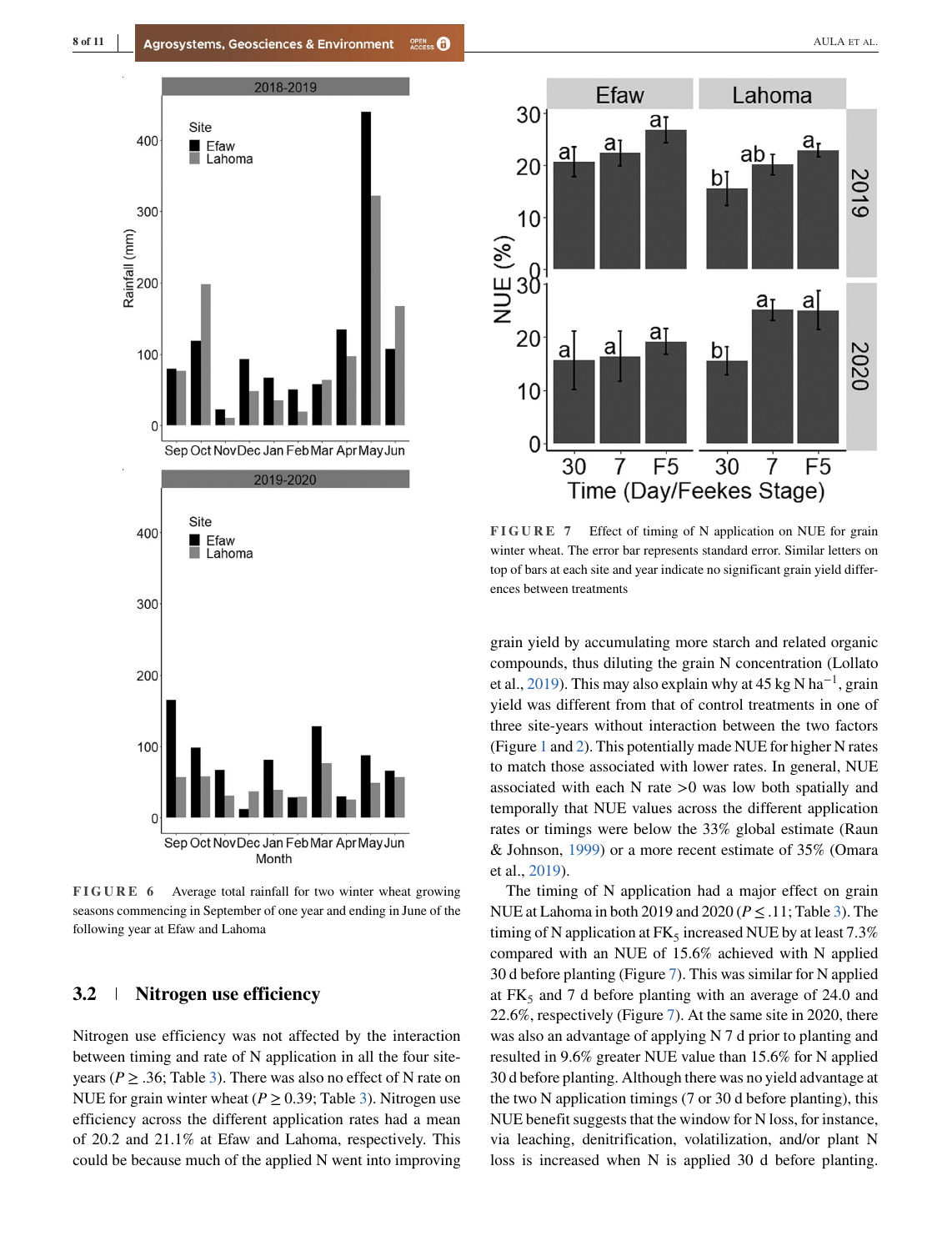<span id="page-8-0"></span>Alternatively, by applying N as close as possible to the planting date or after planting like at  $FK<sub>5</sub>$ , there is increased potential for recovery of more N in the grain. Application of N in-season has a greater chance of increasing biomass accumulation (de Oliveira Silva et al., [2020\)](#page-9-0) than preplant, suggesting that more N may be partitioned to the grain (Wuest & Cassman, [1992\)](#page-10-0). Other research work reported a similar observation that in-season N management improves NUE. For instance, Dhillon et al. [\(2019\)](#page-9-0) found topdressing to have significantly higher NUE values in three out of five site-years. Similarly, Barbieri et al. (2008) noted that delaying and applying N until at least tillering leads to an improvement in NUE. This is because N applied in-season such as at anthesis minimizes N loss pathways, thus making more N available for uptake via transpiration stream (Wuest & Cassman, [1992\)](#page-10-0).

In both years at Efaw, NUE values were similar across the different N application timings (Figure [7\)](#page-7-0). Nitrogen use efficiency averaged 23.3 and 17.1% in 2019 and 2020, respectively (Figure [7\)](#page-7-0). This is possibly because grain N concentration was similar across the different N application timings. In addition, grain yields (2019) did not vary significantly between the different timings of N application, making the resulting NUE similar since grain N concentrations over N application timings were also related. Even though grain yield at  $FK<sub>5</sub>$  in 2020 was significantly larger than that of the preplant N timings (Figure [5\)](#page-6-0), that did not translate into higher grain N concentration possibly because of the accumulation of starch that diluted the grain N content (Lollato et al., [2019\)](#page-9-0).

## **4 CONCLUSION**

The timing of N application had an inconsistent effect on winter wheat grain yield with  $FK<sub>5</sub>$  producing grain yield that was both significantly lower and higher than the yield realized with N applied preplant (7 or 30 d before planting) and an insignificant yield difference between the different timings. However,  $FK_5$  is likely to offer an advantage since there is less potential for the loss of N applied at this stage when compared with N applied preplant with a wider window for loss of N via pathways such as volatilization, denitrification, leaching, and/or plant N loss. This was evidenced in NUE where its values obtained at  $FK<sub>5</sub>$  were higher than those achieved by applying N preplant at one of the sites. Nitrogen application rate was invaluable for improving winter wheat grain yield that in Oklahoma; about 90 kg N ha<sup>-1</sup> may be needed to improve grain yield depending on the soil mineralization potential. Contrary to our hypothesis, the interaction between timing and rate of N application influenced grain yield in only one of four site-years. Nonetheless, this offered insight into the need to appropriately time and apply the right quantity of N to attain the yield potential of a crop growing environment.

#### **CONFLICT OF INTEREST**

They authors declare no conflicts of interest.

**Lawrence Aula**: Conceptualization, Data curation, Formal analysis, Investigation, Methodology, Visualization, Writingoriginal draft, **Peter Omara**: Methodology, Writing-review & editing, **Fikayo B. Oyebiyi**: Writing-review & editing; **Elizabeth Eickhoff**: Data curation, Writing-review & editing; **Jonathan Carpenter**: Project administration, Supervision, Writing-review & editing; **Eva Nambi**: Writing-review & editing; **Alimamy Fornah**: Writing-review & editing; **William R. Raun**: Conceptualization, Funding acquisition, Project administration, Resources, Supervision, Validation, Writing-review & editing.

- **REFERENCES** Abedi, T., Alemzadeh, A., & Kazemeini, S. A. (2011). Wheat yield and grain protein response to nitrogen amount and timing. *Australian Journal of Crop Science*, *5*(3), 330.
- Arnall, D. B., & Mullen, R. W. (2011). Review of low-and hightechnology nitrogen management approaches for improved nitrogen use efficiency. In *GIS Applications in Agriculture* (Vol. *2*, pp. 338– 358). CRC Press.
- Barbieri, P. A., Rozas, H. S., & Echeverría, H. (2008). Time of nitrogen application affects nitrogen use efficiency of wheat in the humid pampas of Argentina. *Canadian Journal of Plant Science*, *88*(5), 849–857. <https://doi.org/10.4141/CJPS07026>
- Beaudoin, N., Saad, J., Van Laethem, C., Machet, J., Maucorps, J., & Mary, B. (2005). Nitrate leaching in intensive agriculture in Northern France: Effect of farming practices, soils and crop rotations. *Agriculture, Ecosystems & Environment*, *111*(1–4), 292–310. [https://doi.org/](https://doi.org/10.1016/j.agee.2005.06.006) [10.1016/j.agee.2005.06.006](https://doi.org/10.1016/j.agee.2005.06.006)
- Boman, R., Westerman, R., Raun, W., & Jojola, M. (1995). Time of nitrogen application: Effects on winter wheat and residual soil nitrate. *Soil Science Society of America Journal*, *59*(5), 1364–1369. [https:](https://doi.org/10.2136/sssaj1995.03615995005900050024x) [//doi.org/10.2136/sssaj1995.03615995005900050024x](https://doi.org/10.2136/sssaj1995.03615995005900050024x)
- Boswell, F., Nelson, L., & Bitzer, M. (1976). Nitrification inhibitor with fall-applied vs. split nitrogen applications for winter wheat. *Agronomy Journal*, *68*(5), 737–740. [https://doi.org/10.2134/agronj1976.](https://doi.org/10.2134/agronj1976.00021962006800050013x) [00021962006800050013x](https://doi.org/10.2134/agronj1976.00021962006800050013x)
- Boyer, C. N., Brorsen, B. W., Raun, W. R., Arnall, D. B., & Solie, J. B. (2012). Efficiency of pre-plant, topdress, and variable rate application of nitrogen in winter wheat. *Journal of Plant Nutrition*, *35*(12), 1776– 1790. <https://doi.org/10.1080/01904167.2012.706675>
- Brown, B., Westcott, M., Christensen, N., Pan, B., & Stark, J. (2005). *Nitrogen management for hard wheat protein enhancement*. Pacific Northwest Extension Publication PNW578. [http://www.extension.](http://www.extension.uidaho.edu/publishing/pdf/PNW/PNW0578.pdf) [uidaho.edu/publishing/pdf/PNW/PNW0578.pdf](http://www.extension.uidaho.edu/publishing/pdf/PNW/PNW0578.pdf)
- Brown, B. D., & Petrie, S. (2006). Irrigated hard winter wheat response to fall, spring, and late season applied nitrogen. *Field Crops Research*, *96*(2–3), 260–268.
- Bushong, J. T., Mullock, J. L., Miller, E. C., Raun, W. R., Klatt, A. R., & Arnall, D. B. (2016). Development of an in-season estimate of yield potential utilizing optical crop sensors and soil moisture data for winter wheat. *Precision Agriculture*, *17*(4), 451–469. [https:](https://doi.org/10.1007/s11119-016-9430-4) [//doi.org/10.1007/s11119-016-9430-4](https://doi.org/10.1007/s11119-016-9430-4)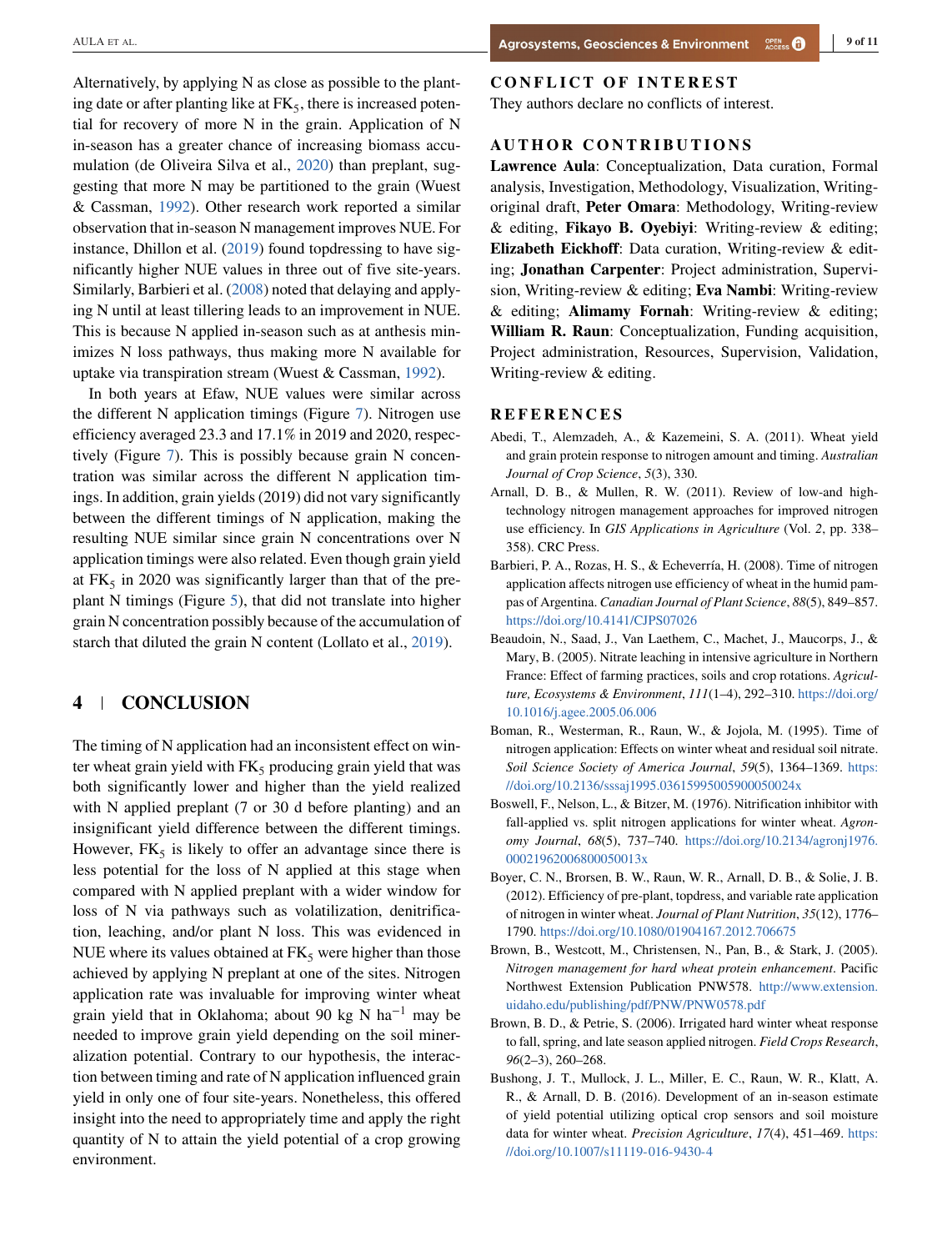- <span id="page-9-0"></span>Cousins, O. H., Garnett, T. P., Rasmussen, A., Mooney, S. J., Smernik, R. J., Brien, C. J., & Cavagnaro, T. R. (2020). Variable water cycles have a greater impact on wheat growth and soil nitrogen response than constant watering. *Plant Science*, *290*, 110146. [https://doi.org/10.1016/j.](https://doi.org/10.1016/j.plantsci.2019.05.009) [plantsci.2019.05.009](https://doi.org/10.1016/j.plantsci.2019.05.009)
- Dai, J., Wang, Z., Li, F., He, G., Wang, S., Li, Q., Cao, H., Luo, L., Zan, Y., & Meng, X. (2015). Optimizing nitrogen input by balancing winter wheat yield and residual nitrate-N in soil in a long-term dryland field experiment in the Loess Plateau of China. *Field Crops Research*, *181*, 32–41. <https://doi.org/10.1016/j.fcr.2015.06.014>
- de Mendiburu, F. (2020). *agricolae: Statistical Procedures for Agricultural Research (Version 1.3-3)*. [https://CRAN.R-project.org/](https://CRAN.R-project.org/package=agricolae) [package=agricolae](https://CRAN.R-project.org/package=agricolae)
- de Oliveira Silva, A., Slafer, G. A., Fritz, A. K., & Lollato, R. P. (2020). Physiological basis of genotypic response to management in dryland wheat. *Frontiers in Plant Science*, *10*, 1644. [https://doi.org/10.3389/](https://doi.org/10.3389/fpls.2019.01644) [fpls.2019.01644](https://doi.org/10.3389/fpls.2019.01644)
- Delgado, J. (2002). Quantifying the loss mechanisms of nitrogen. *Journal of Soil and Water Conservation*, *57*(6), 389–398.
- Dhillon, J., Eickhoff, E., Aula, L., Omara, P., Weymeyer, G., Nambi, E., Oyebiyi, F., Carpenter, T., & Raun, W. (2019). Nitrogen management impact on winter wheat grain yield and estimated plant nitrogen loss. *Agronomy Journal*, *112*(1), 564–577. [https://doi.org/10.1002/](https://doi.org/10.1002/agj2.20107) [agj2.20107](https://doi.org/10.1002/agj2.20107)
- Dhillon, J. S., Figueiredo, B. M., Eickhoff, E. M., & Raun, W. R. (2020). Applied use of growing degree days to refine optimum times for nitrogen stress sensing in winter wheat. *Agronomy Journal*, *112*(1), 537– 549. <https://doi.org/10.1002/agj2.20007>
- Efretuei, A., Gooding, M., White, E., Spink, J., & Hackett, R. (2016). Effect of nitrogen fertilizer application timing on nitrogen use efficiency and grain yield of winter wheat in Ireland. *Irish Journal of Agricultural and Food Research*, *55*(1), 63–73. [https://doi.org/10.](https://doi.org/10.1515/ijafr-2016-0006) [1515/ijafr-2016-0006](https://doi.org/10.1515/ijafr-2016-0006)
- Fowler, D., & Brydon, J. (1989). No-till winter wheat production on the Canadian prairies: Timing of nitrogen fertilization. *Agronomy Journal*, *81*(5), 817–825. [https://doi.org/10.2134/agronj1989.](https://doi.org/10.2134/agronj1989.00021962008100050024x) [00021962008100050024x](https://doi.org/10.2134/agronj1989.00021962008100050024x)
- Gaju, O., Allard, V., Martre, P., Le Gouis, J., Moreau, D., Bogard, M., Hubbart, S., & Foulkes, M. J. (2014). Nitrogen partitioning and remobilization in relation to leaf senescence, grain yield and grain nitrogen concentration in wheat cultivars. *Field Crops Research*, *155*, 213– 223. <https://doi.org/10.1016/j.fcr.2013.09.003>
- Galloway, J. N., Townsend, A. R., Erisman, J. W., Bekunda, M., Cai, Z., Freney, J. R., Martinelli, L. A., Seitzinger, S. P., & Sutton, M. A. (2008). Transformation of the nitrogen cycle: Recent trends, questions, and potential solutions. *Science*, *320*(5878), 889–892. [https:](https://doi.org/10.1126/science.1136674) [//doi.org/10.1126/science.1136674](https://doi.org/10.1126/science.1136674)
- Gerland, P., Raftery, A. E., Ševčíková, H., Li, N., Gu, D., Spoorenberg, T., Alkema, L., Fosdick, B. K., Chunn, J., & Lalic, N. (2014). World population stabilization unlikely this century. *Science*, *346*(6206), 234–237. <https://doi.org/10.1126/science.1257469>
- Gohel, D. (2020a). *Flextable: Functions for Tabular Reporting (Version 0.5.11)*. <https://CRAN.R-project.org/package=flextable>
- Gohel, D. (2020b). *officer: Manipulation of Microsoft Word and PowerPoint Documents (Version 0.3.14)*. [https://CRAN.R-project.org/](https://CRAN.R-project.org/package=officer) [package=officer](https://CRAN.R-project.org/package=officer)
- Johnston, A., & Fowler, D. (1992). Response of no-till winter wheat to nitrogen fertilization and drought stress. *Canadian Journal of Plant Science*, *72*(4), 1075–1089. <https://doi.org/10.4141/cjps92-134>
- Kanampiu, F. K., Raun, W. R., & Johnson, G. V. (1997). Effect of nitrogen rate on plant nitrogen loss in winter wheat varieties. *Journal of Plant Nutrition*, *20*(2–3), 389–404. [https://doi.org/10.1080/](https://doi.org/10.1080/01904169709365259) [01904169709365259](https://doi.org/10.1080/01904169709365259)
- Lollato, R. P., Figueiredo, B. M., Dhillon, J. S., Arnall, D. B., & Raun, W. R. (2019). Wheat grain yield and grain-nitrogen relationships as affected by N, P, and K fertilization: A synthesis of long-term experiments. *Field Crops Research*, *236*, 42–57. [https://doi.org/10.1016/j.](https://doi.org/10.1016/j.fcr.2019.03.005) [fcr.2019.03.005](https://doi.org/10.1016/j.fcr.2019.03.005)
- López-Bellido, L., López-Bellido, R. J., & Redondo, R. (2005). Nitrogen efficiency in wheat under rainfed Mediterranean conditions as affected by split nitrogen application. *Field Crops Research*, *94*(1), 86–97. <https://doi.org/10.1016/j.fcr.2004.11.004>
- Mahler, R. L., Koehler, F. E., & Lutcher, L. (1994). Nitrogen source, timing of application, and placement: Effects on winter wheat production. *Agronomy Journal*, *86*(4), 637–642. [https://doi.org/10.2134/](https://doi.org/10.2134/agronj1994.00021962008600040010x) [agronj1994.00021962008600040010x](https://doi.org/10.2134/agronj1994.00021962008600040010x)
- Melaj, M. A., Echeverría, H. E., Lopez, S. C., Studdert, G., Andrade, F., & Bárbaro, N. O. (2003). Timing of nitrogen fertilization in wheat under conventional and no-tillage system. *Agronomy Journal*, *95*(6), 1525–1531. <https://doi.org/10.2134/agronj2003.1525>
- Omara, P., Aula, L., Oyebiyi, F., & Raun, W. R. (2019). World cereal nitrogen use efficiency trends: Review and current knowledge. *Agrosystems, Geosciences & Environment*, *2*(1), 180045. [https:](https://doi.org/10.2134/age2018.10.0045) [//doi.org/10.2134/age2018.10.0045](https://doi.org/10.2134/age2018.10.0045)
- Randall, G. W., & Sawyer, J. E. (2008). *Nitrogen application timing, forms, and additives*. American Society of Agricultural and Biological Engineers.
- Raun, W. R., & Johnson, G. V. (1999). Improving nitrogen use efficiency for cereal production. *Agronomy Journal*, *91*(3), 357–363.
- Raun, W. R., Solie, J. B., Johnson, G. V., Stone, M. L., Mullen, R. W., Freeman, K. W., Thomason, W. E., & Lukina, E. V. (2002). Improving nitrogen use efficiency in cereal grain production with optical sensing and variable rate application. *Agronomy Journal*, *94*(4), 815–820. <https://doi.org/10.2134/agronj2002.8150>
- Raun, W. R., Solie, J. B., & Stone, M. L. (2011). Independence of yield potential and crop nitrogen response. *Precision Agriculture*, *12*(4), 508–518. <https://doi.org/10.1007/s11119-010-9196-z>
- Riley, W., Ortiz-Monasterio, I., & Matson, P. (2001). Nitrogen leaching and soil nitrate, nitrite, and ammonium levels under irrigated wheat in Northern Mexico. *Nutrient Cycling in Agroecosystems*, *61*(3), 223– 236.
- Russenes, A. L., Korsaeth, A., Bakken, L. R., & Dörsch, P. (2019). Effects of nitrogen split application on seasonal  $N_2O$  emissions in southeast Norway. *Nutrient Cycling in Agroecosystems*, *115*(1), 41– 56. <https://doi.org/10.1007/s10705-019-10009-0>
- Schulz, R., Makary, T., Hubert, S., Hartung, K., Gruber, S., Donath, S., Döhler, J., WEI, K., Ehrhart, E., & Claupein, W. (2015). Is it necessary to split nitrogen fertilization for winter wheat? On-farm research on Luvisols in South-West Germany. *The Journal of Agricultural Science*, *153*(4), 575–587. <https://doi.org/10.1017/S0021859614000288>
- Si, Z., Zain, M., Mehmood, F., Wang, G., Gao, Y., & Duan, A. (2020). Effects of nitrogen application rate and irrigation regime on growth, yield, and water-nitrogen use efficiency of drip-irrigated winter wheat in the North China Plain. *Agricultural Water Management*, *231*, 106002. <https://doi.org/10.1016/j.agwat.2020.106002>
- Slangen, J., & Kerkhoff, P. (1984). Nitrification inhibitors in agriculture and horticulture: A literature review. *Fertilizer Research*, *5*(1), 1–76. <https://doi.org/10.1007/BF01049492>